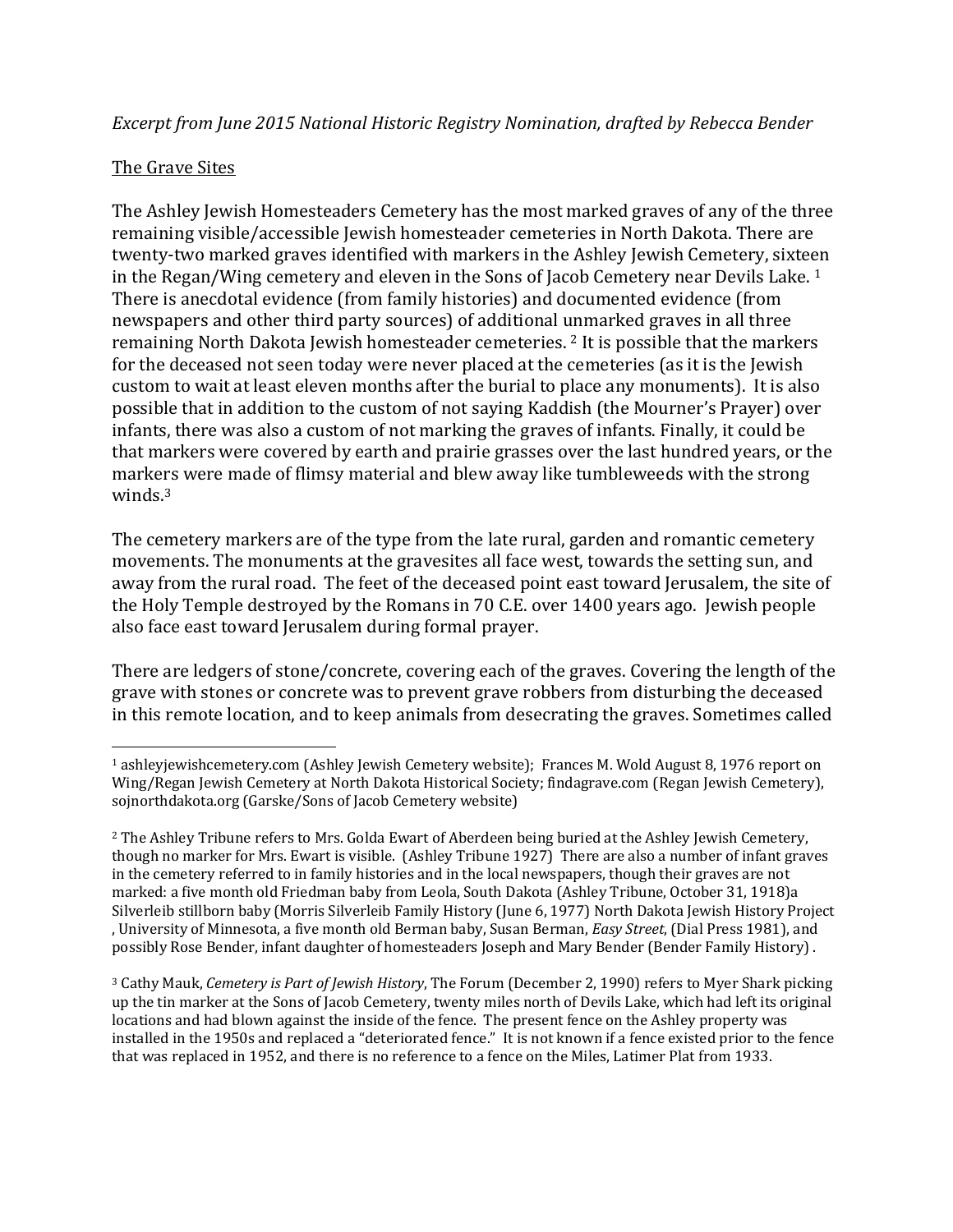"wolf stones", these coverings were quite common in Europe in the 1800s. Jewish immigrants who came to America continued this European tradition, as a core value of Judaism is belief in "kavod-hamet", i.e., honoring the dead. 4

## The Monuments

All of the twenty-two monuments are original, from the period of 1913-1932. All of the people buried in the cemetery were either present or past homesteaders or members of their families.



*Cement ledgers covering the graves*

Within the two portions of the cemetery are three pedestal obelisk monuments on foundations (Egyptian revival style, growing out of the romantic movement), three pulpit (slant face) tombstones on foundations, and many upright block markers on foundations. Three of the block markers which have curved tops and engraved columns on the sides

<sup>4</sup> Rabbinic rulings as far back as the late thirteenth century state that it is optimal for a Jewish community to have its own cemetery, but if it could not, the area purchased in a non-Jewish cemetery for Jews to be buried should be set apart by a fence or other barrier. Lamm, *The Jewish Way in Death and Mourning* (1969). The first Jewish burial in the bible is noted in Genesis 23:19, when Abraham buried his wife Sarah in the Cave of Machpelah. The first gravestone mentioned in the bible is found in Genesis 35:20, when Jacob erected a pillar on his wife Rachel's grave on the road to Bethlehem, after she gave birth to Benjamin.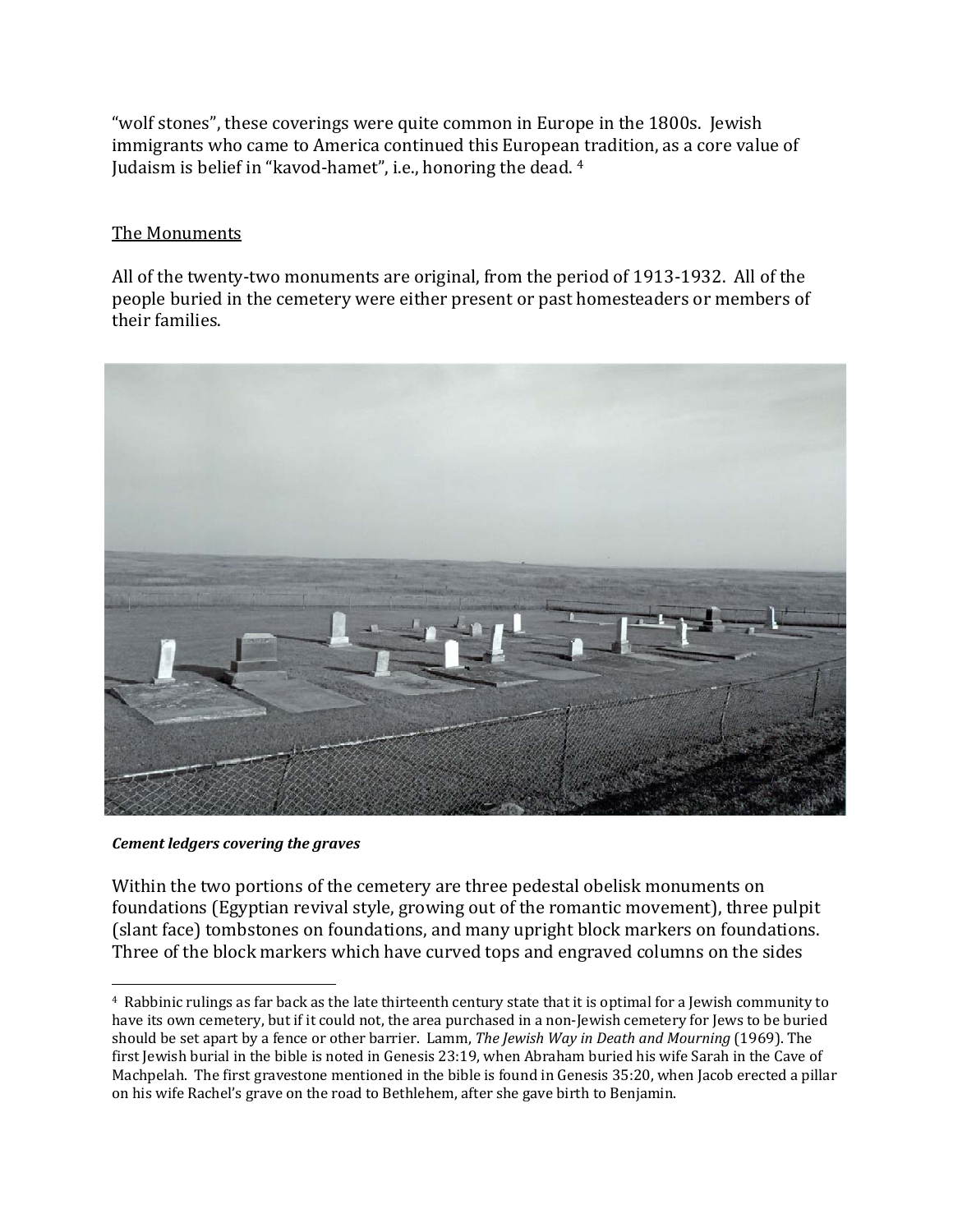(perhaps representing the gates of heaven), one of which is in the shape of a heart, and one of which is of Victorian gothic style. All of the nineteen original monuments other than one are made of varying grades of marble. One original monument (from the 1930s) and three replaced monuments (from the 1950s or 1960s) are made of granite. Most of the monuments are made of varying grades of marble. Four individual and one family stone are made of granite.

The epitaphs on the monuments are in Hebrew and in English, and most contain the traditional wording found on Jewish gravestones throughout the world for many centuries. For example most stones have the traditional 2 letters in Hebrew for "here lies" at the top of the stone, and the 5 letters in Hebrew at the bottom of the stone for "may his/her soul be bound up in the everlasting bonds of life" (a quote from the Book of Samuel, 25:29), or that entire phrase written out in Hebrew. Several monuments for male settlers contains the descriptive epitaph phrase (in Hebrew), " a blameless and upright man", from the Book of Job 1:1, 1:8,2:3.



 *Kiva Bender Monument refers to him in Hebrew as a "blameless and upright man"*

Almost all of the monuments also follow Jewish tradition, identifying the name of the deceased's father and the Hebrew date of birth and death. The letters of the Hebrew alphabet on the monuments for dates of birth and death represent numerical values for the day and year. Jewish people use the Jewish calendar for purpose of recording life milestone events and religious holidays, rather than the Gregorian or civil calendar.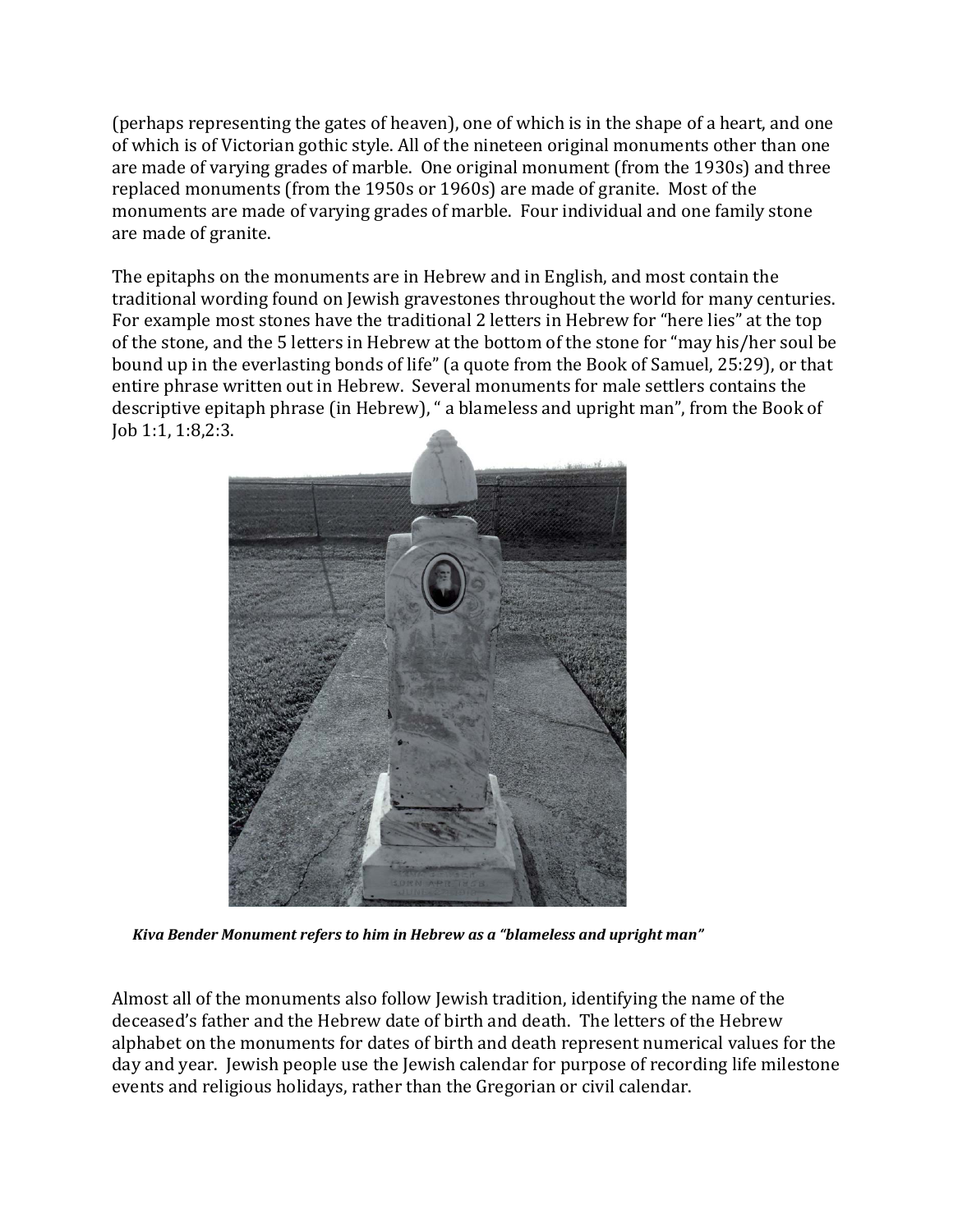A number of the monuments display a Star (or Shield) of David (Magen David)– a six pointed star (hexagram) symbol of the Jewish people, which some have traced back as far as the sixth Century of the Common Era, but which consistently became used as a Jewish symbol in the late 1800's. The six points of the Star of David symbolize God's rule over the universe in all six directions: north south, east, west up and down.<sup>5</sup>





*Star of David symbol on David Ourach and Isadore Goldstone Monuments*

<sup>5</sup> Anerican-Israeli Cooperative Enterprise, *jewishvirtuallibrary.org, The Star of David – Magen David*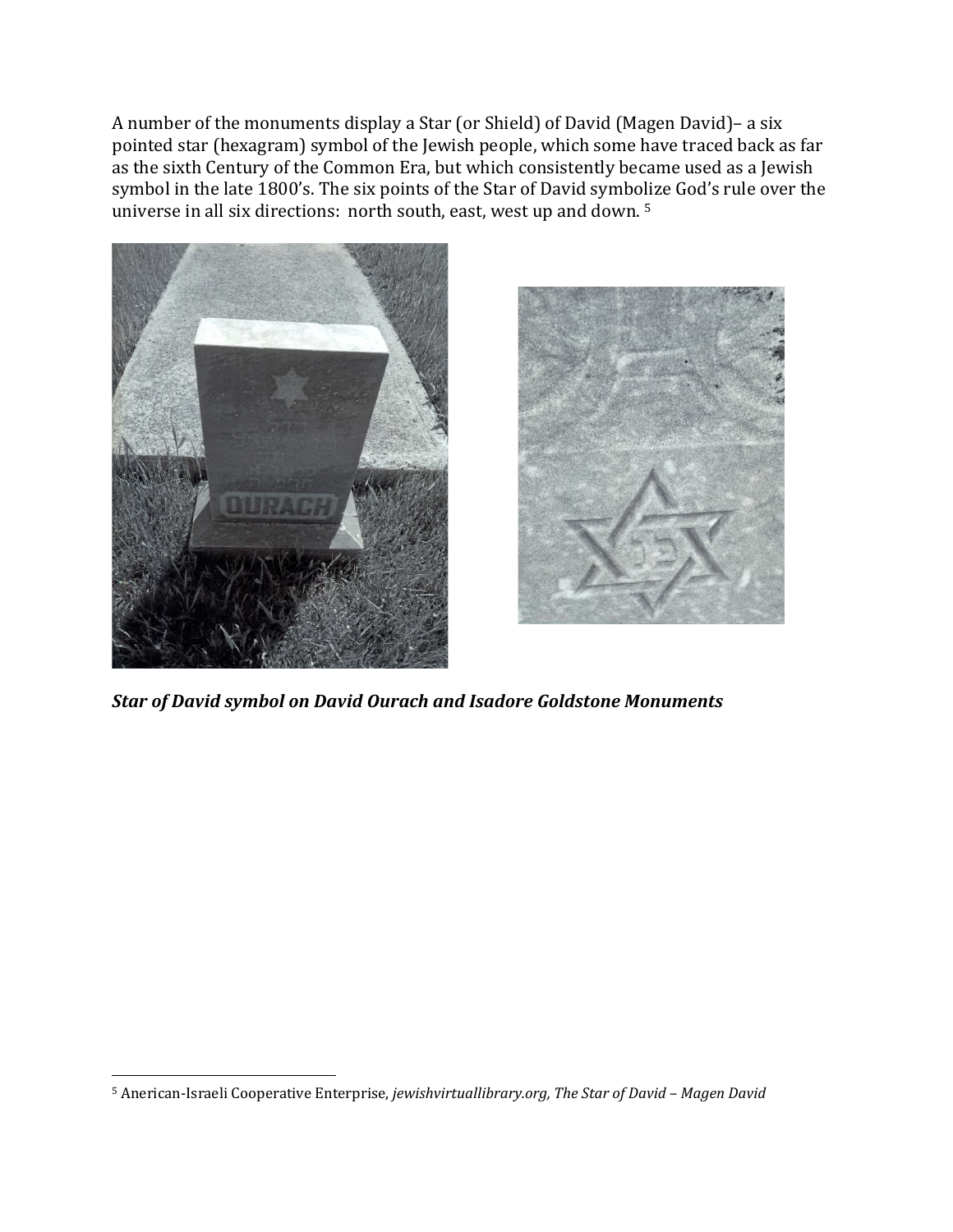Other monuments display a variety of symbols - the broken tree ( on Louis Bloom's monument) and fallen branch(on Kiva Bender's monument), both signifying lives cut short too soon,





a lamb (atop Maxine Sally Becker's monument), indicating the innocence of youth),

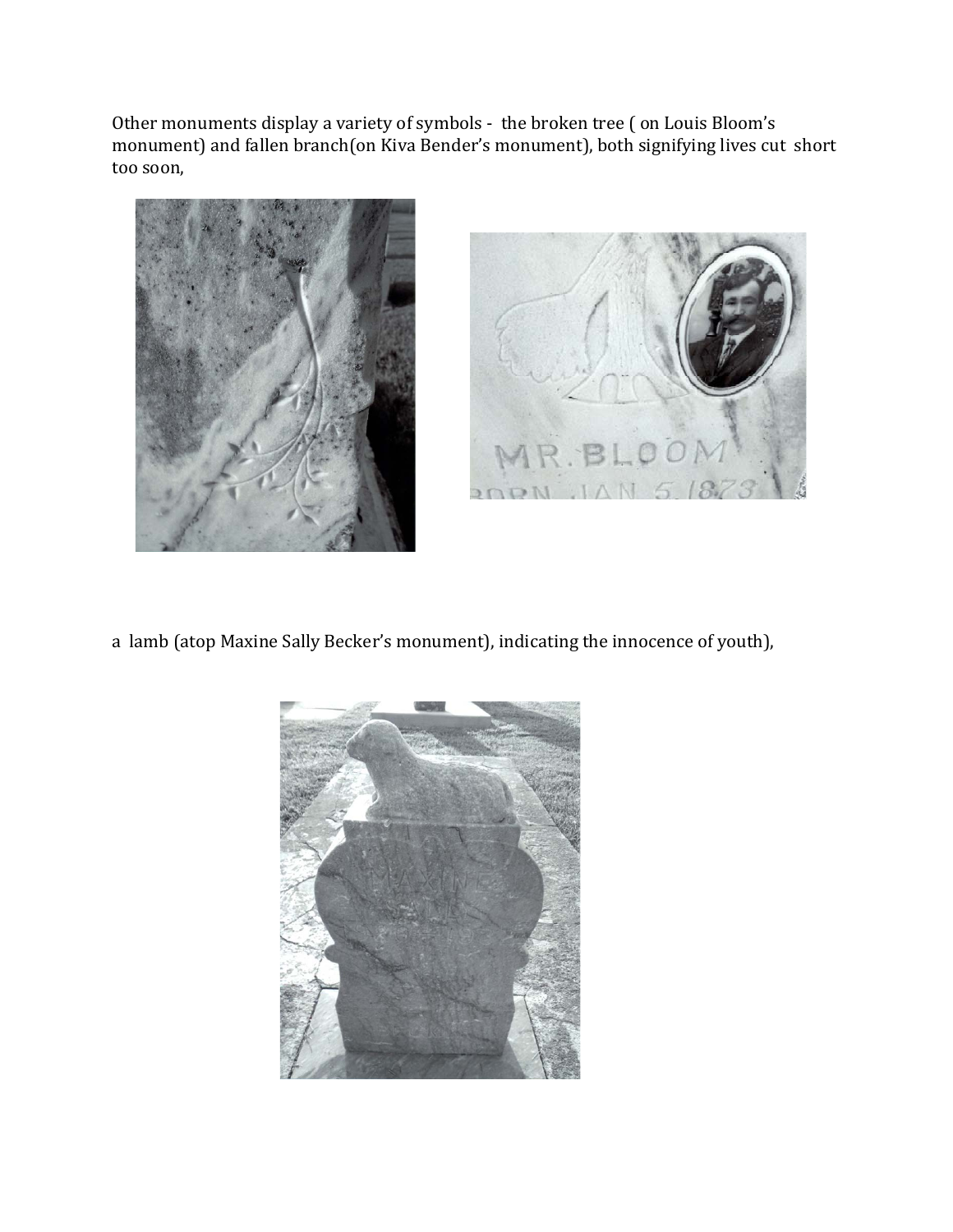an open book (on the monuments of Isadore Grossman and Yehudah Lev Grossman), indicating how highly they prized learning and Jewish tradition,



an acorn (on the monument of infant Frieda Raich), indicating the tiny life lost,

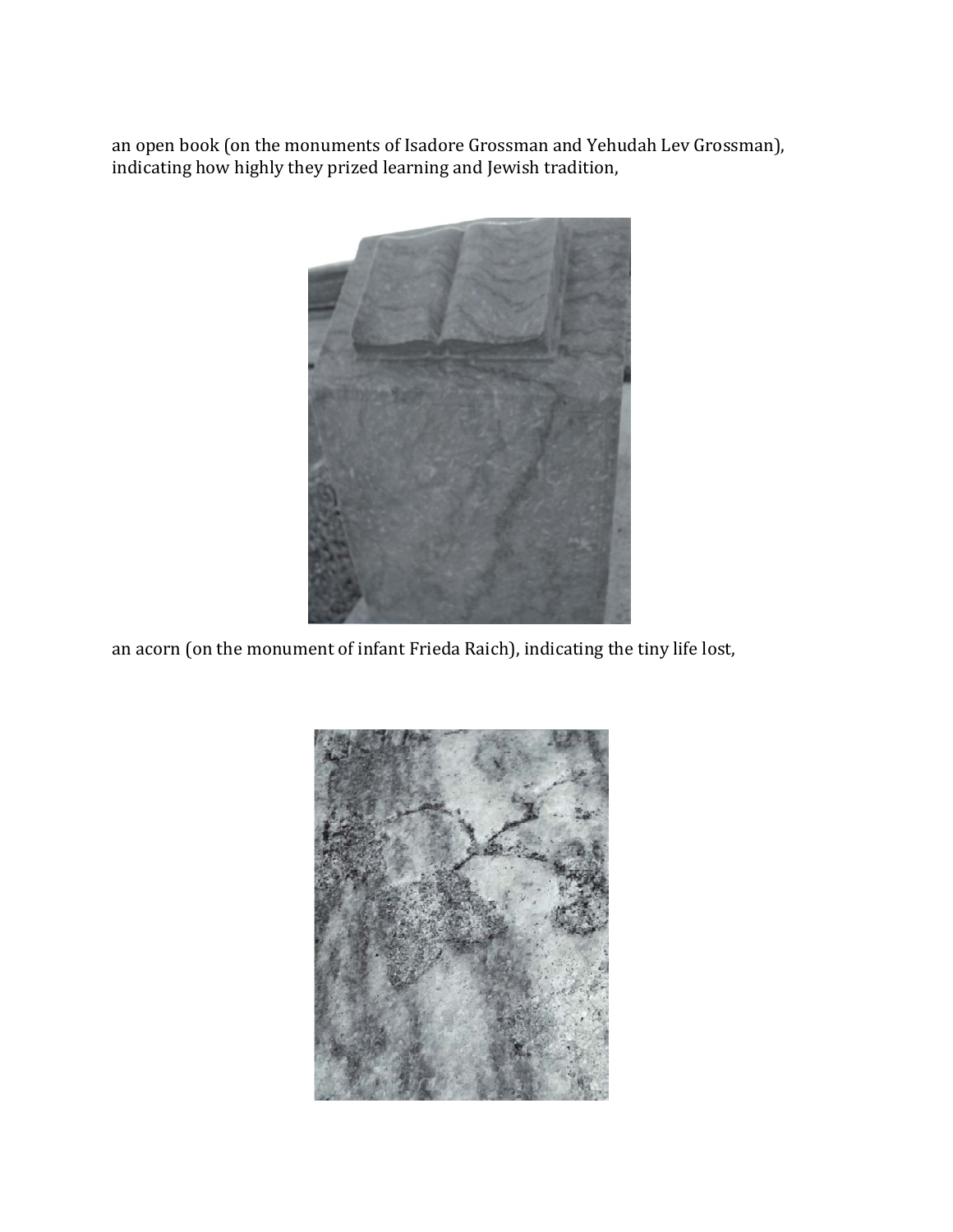and a Jewish candelabra (menorah – on the monument of Mrs. Louis Ruebin), symbol of the Jewish woman's role to light the candles to usher in the Sabbath, while the five branches symbolize the five parts of the soul.<sup>6</sup>



<sup>6</sup> The five parts of the human soul according to Jewish people are the nefesh (soul, engine of physical life), ruach (spirit, emotional self and personality), neshamah (breath, the intellectual self), chayah (life, the suprarational self and seat of will, desire, commitment and faith) and yechidah (the essence of the soul, a piece of God within). It is customary to see a five branched menorah at the cantor's stand at a synagogue, so when a mourner is leading services, five candles are lit in memory of the deceased. Aish Hatorah, *aish.com, Star of David*